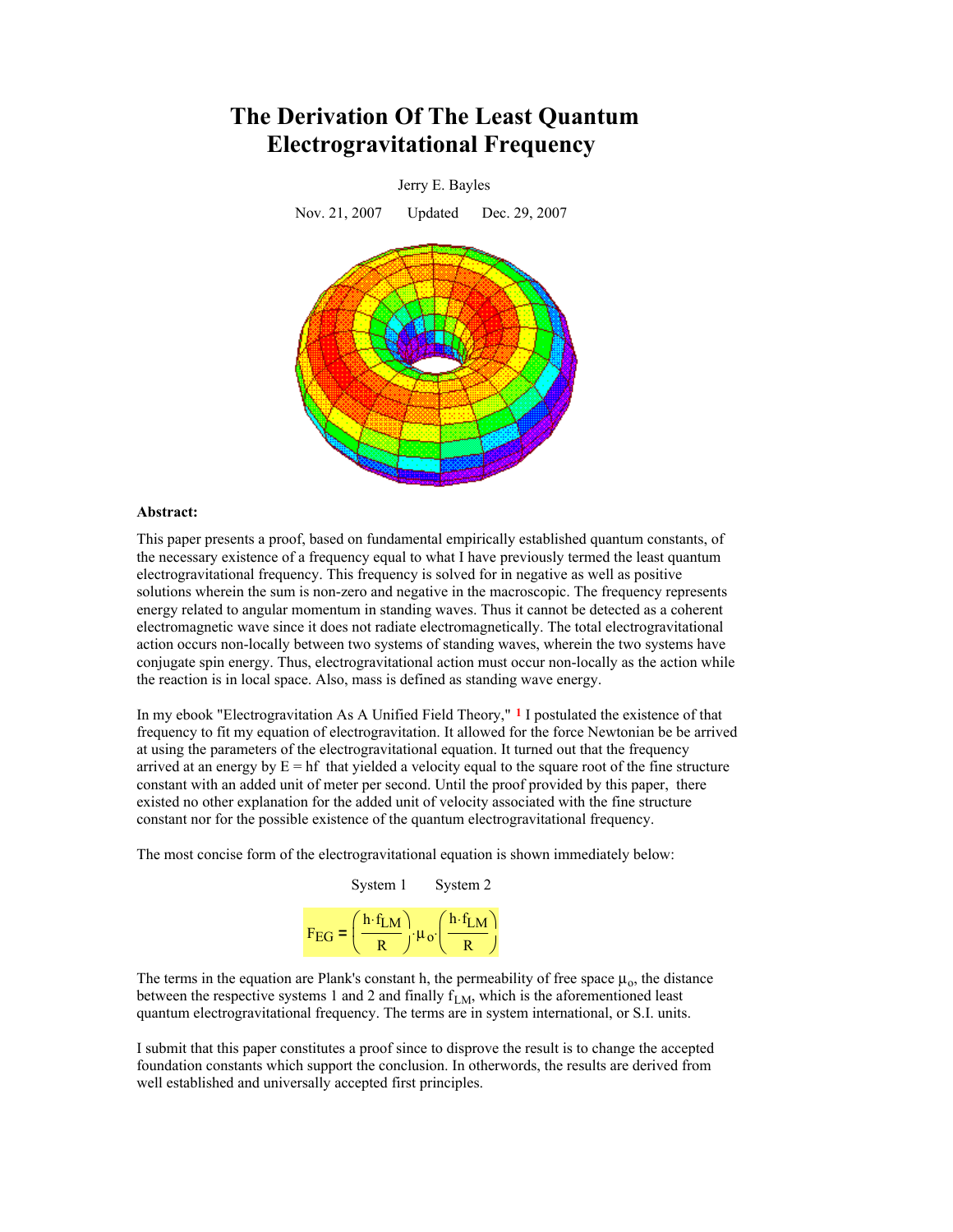## Ref: **EGFreqSolve\_Add1.MCD** 1

First, the required parameters of calculation are stated below:

h := 
$$
6.626075500 \cdot 10^{-34}
$$
 (joule-sec (Plank's constant)  $m_e$  :=  $9.109389700 \cdot 10^{-31}$  kg (Electron mass)  
\n $q_0$  :=  $1.602177330 \cdot 10^{-19}$  could (Electron charge)  $c$  :=  $2.997924580 \cdot 10^{08}$  m-sec<sup>-1</sup> (Speed of light)  
\nEnergy<sub>e</sub> :=  $m_e \cdot c^2$  Energy<sub>e</sub> =  $8.187111168 \times 10^{-14}$  joule  
\n $t_e$  =  $h$  Energy<sub>e</sub><sup>-1</sup>  $t_e$  =  $8.0933009996 \times 10^{-21}$  sec

$$
V_e := \text{Energy}_e \cdot q_0^{-1} \qquad V_e = 5.109990645 \times 10^5 \text{ volt} \tag{2}
$$

$$
\lambda_e := \frac{h}{m_e c} \qquad \lambda_e = 2.4263106 \times 10^{-12} m \qquad (3)
$$

$$
E_{V_m} = \frac{V_e}{\lambda_e}
$$
  $E_{V_m} = 2.1060744016 \times 10^{17} \frac{\text{volt}}{\text{m}}$  (4)

$$
T_{\text{vsec\_m3}} := V_{\text{e}} \cdot t_{\text{e}} \cdot \lambda_{\text{e}}^{-3} \qquad T_{\text{vsec\_m3}} = 2.8953869393 \times 10^{20} \text{ m}^{-1} \text{ tesla}
$$

The above Tesla form expresses magnetic flux density in wavelength cubed terms in the denominator instead of wavelength squared. Normally, Tesla is expressed as volt-sec all divided by meter2, or a form of area. Now let the new fine structure constant parameter be stated as shown below:

$$
\alpha_{\text{new}} := 7.297353080 \cdot 10^{-03} \cdot i \cdot m^2 \cdot \sec^{-2} \frac{\text{This is equivalent to my previous work where the least quantumelectrogravitational velocity VLM was found to be equal to thesquare root of the fine structure constant as shown at the left.Note the imaginary value for the fine structure constant, portion
$$

Or: 
$$
V_{LM} := \left| \sqrt{\alpha_{new}} \right|
$$
  $V_{LM} = 0.0854245461 \text{ m sec}^{-1}$  (Absolute value.)

The derivation of the least quantum electrogravitational frequency is shown below in terms of a magnetic flux in three dimensions instead of the normal two along with the new form of the fine structure constant. The frequency  $f_{LM}$  is independent of velocity since quantum wavelength is also determined by velocity.

$$
f_{LM} := \frac{T_{\text{vsec\_m3}}}{E_{\text{v}} \cdot \alpha_{\text{new}}} \cdot f_{LM} = 10.0322480455 \text{ i Hz} \qquad \frac{\text{Eureka!!}}{\text{Eureka!!}} \tag{7}
$$

The above frequency is **exactly** equal to my postulated quantum electrogravitational frequency derived in a totally different form from the original. Also, the format of the fine structure constant being expressed in terms of meter<sup>2</sup> per second<sup>2</sup> is also justified as the result above demonstrates.

Let the normal area form of the Compton electron tesla be stated below as:

$$
T_{\text{vsec\_m2}} := V_{e} t_{e} \lambda_{e}^{-2}
$$
 Then:  $T_{\text{vsec\_m2}} = 7.0251080219 \times 10^{8} \text{ tesla}$  8)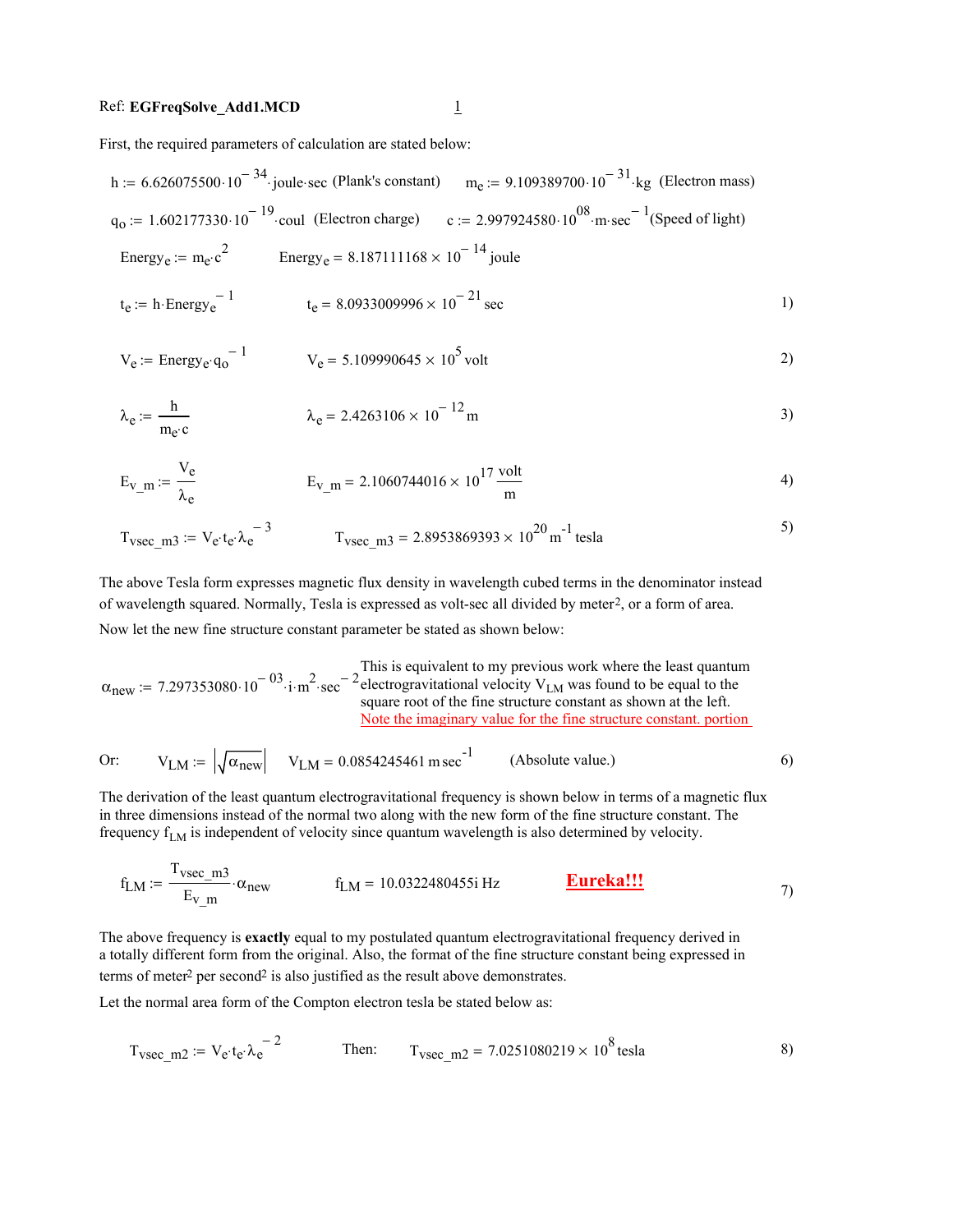Then the derivative with respect to wavelength of the electron is taken in the tesla term as shown below. A very interesting result is that the answer is a negative frequency which is equivalent to a negative energy and also a negative time. It also is twice the absolute magnitude of the positive value for  $f_{LM}$ .

$$
f_{LMneg} := \left[ \frac{d}{d\lambda_e} \left( \frac{V_e \cdot t_e \cdot \lambda_e^{-2}}{E_{V\_m}} \right) \right] \alpha_{new} \qquad f_{LMneg} = -20.064496091 \text{ i Hz} \qquad (9)
$$

What does the above formula mean? It is stating that an extremely low spin related frequency is generated by the change of one Compton wavelength in obtaining the cubic form of the magnetic field related to the electron Compton area in the numerator. This frequency is further brought about by the transfer mechanism of the special case fine structure constant in (meter<sup>2</sup> per second<sup>2</sup>) terms. That is, when the plane area changes to a volume in the magnetic field.

The positive result for  $f_{LM}$  is stated below in terms of a change of one Compton wavelength related to the E field of the electron. The derivative with respect to one Compton wavelength yields a potential without the reference "per meter" since the derivative raises the power to zero of the wavelength.

$$
f_{LMpos} := \left[\frac{d}{d\lambda_e} \left(\frac{T_{vsec\_m2}}{V_e \lambda_e^{-1}}\right)\right] \alpha_{new}
$$
  $f_{LMpos} = 10.0322480455i Hz$  10)  
Or, 
$$
\frac{T_{vsec\_m2}}{V_e \lambda_e} \cdot \alpha_{new} = 10.0322480455i Hz
$$
 where,  $\lambda_e^0 = 1$ 

The case for electrogravitational attraction is now stated at the  $R_{n1}$  distance between two field conjugated electrons separated by a local space distance equal to the Bohr n1 shell radius of the Hydrogen H1 atom.

Let: 
$$
R_{n1} := 5.291772490 \cdot 10^{-11} \cdot m
$$
  $\mu_0 := 1.256637061 \cdot 10^{-06} \cdot \text{henry} \cdot m^{-1}$  Then:  
\n
$$
F_{EG} := \frac{h \cdot (f_{LMpos} + f_{LMneg})}{R_{n1}} \cdot \mu_0 \cdot \frac{h \cdot (f_{LMneg} + f_{LMpos})}{R_{n1}}
$$
\n
$$
F_{EG} = -1.9829730804 \times 10^{-50} \frac{\text{henry}}{m} \cdot \text{nevton}^2
$$

The force is negative which by definition is attraction. One Newton term and the permeability constant are both considered constants making the result inverse to the square of the distance.

The standard gravitational constant G is redefined to be equal to the square of the new alpha in squared meter per second units times the permeability constant  $u_0$ .

$$
G_{EG} := \mu_0 \cdot \alpha_{new}^2 \quad G_{EG} = -6.6917635005 \times 10^{-11} \text{ henry} \cdot \left(\frac{m^3}{\text{sec}^4}\right) = (\text{henry/m}) \cdot x \cdot ((\text{velocity})^4 \text{ per sec}). \quad 12)
$$

$$
F_G := \frac{m_e}{R_{n1}} \cdot G_{EG} \cdot \frac{m_e}{R_{n1}} \qquad F_G = -1.9829730804 \times 10^{-50} \text{ newton} \cdot \frac{\text{henry}}{\text{m}} \cdot \text{newton} \qquad (13)
$$

The G standard value is: 
$$
G := 6.672590000 \cdot 10^{-11} \cdot \text{newton} \cdot \text{m}^2 \cdot \text{kg}^{-2}
$$

Finally, the electrogravitational constant  $G_{EG}$  to G ratio:  $rac{G_{\text{EG}}}{G}$  = -1.002873472 m<sup>-1</sup> newton henry 15)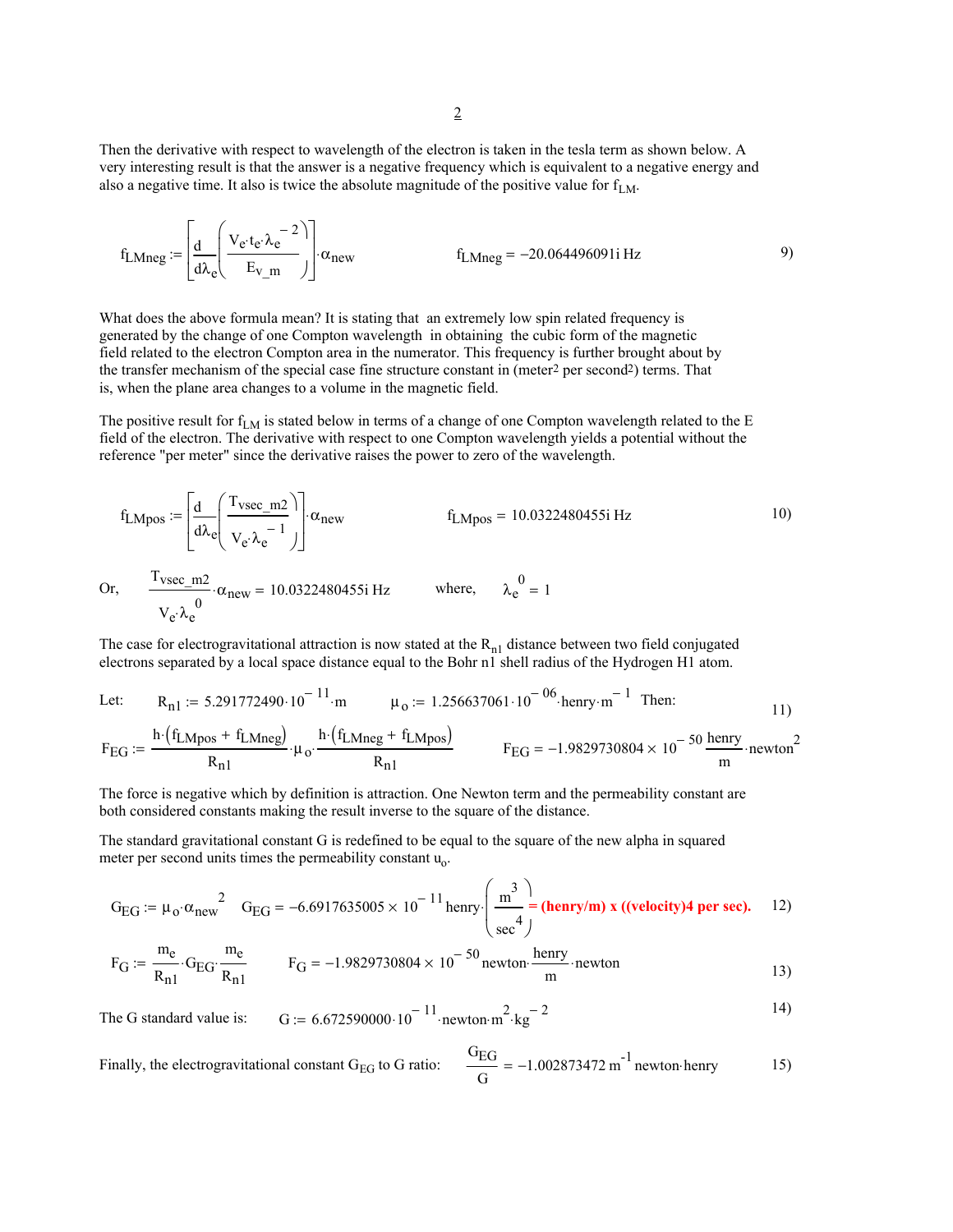Next, the speed of light is derived as the ratio of E in volts per meter to B or Tesla in volt seconds per meter squared as shown below. This is expected by the usual expression of  $E = cB$  for the case of the electromagnetic field in free space.

$$
\frac{E_{v\_m}}{T_{vsec\_m2}} = 2.99792458 \times 10^8 \text{ m sec}^{-1} \qquad \text{where,} \qquad c = 2.99792458 \times 10^8 \text{ m sec}^{-1} \qquad 16)
$$

Then the electron mass is defined in terms of the cubic magnetic field divided by the electric field and all multiplied by plank's constant as shown below.

$$
\left(\frac{T_{\text{vsec\_m3}}}{E_{\text{v\_m}}}\right) \cdot h = 9.1093897 \times 10^{-31} \,\text{kg} \qquad \text{where,} \qquad m_e = 9.1093897 \times 10^{-31} \,\text{kg} \tag{17}
$$

Note that:

$$
\frac{T_{\text{vsec\_m3}}}{E_{\text{v\_m}}} = 1.3747790378 \times 10^3 \text{ sec m}^{-2}
$$
 and the inverse is shown as:

$$
\frac{E_{v\_m}}{T_{\text{vsec } m3}} = 7.2738961865 \times 10^{-4} \text{ m}^2 \text{ sec}^{-1}
$$
 which is the circulation constant  
in the Heisenberg expression.

That is: 
$$
m_e \left( \frac{E_{v\_m}}{T_{vsec\_m3}} \right) = 6.6260755 \times 10^{-34} \text{ joule-sec}
$$

which is plank's constant. Or:  $h = 6.6260755 \times 10^{-34}$  joule sec

as stated in the defined constants at the beginning of this paper.

If it is desired to calculate the force between a proton and electron at the  $R_{n1}$  radius instead of two electrons as shown in equation 11 above, the negative frequency term in the electrogravitational equation (left of the permeability constant  $\mu_0$ ) is simply multiplied by the ratio of the proton mass to electron mass. This by reason that I have previously defined a negative pressure wave as existing associated with the proton energy.

In conclusion, I stress that the solution of the electrogravitational frequency from basic principles based on the E and B fields as well as the fundamental quantum constants related to the electron (or proton) are as important as Einstein's  $E = mc^2$  if not more so since it is established that there exists an ELF (extreme low frequency) that is fundamental to the action of gravity and which may supply an explanation of the standard mass losing mass over time as well as the existence of dark matter and negative energy in the universe. Then, electrogravitational action tends to subtract energy from a system of mass.

Finally, if we consider that twice the positive electrogravitational ELF energy in the universe is negative as shown by equations 9, 10 and 11 above, the net sum is not zero. This may provide an explanation for the negative energy in the universe since it does not dissappear after the action-reaction but rather adds to the total energy in the universe over time. The main reason the frequency cannot be detected as an electromagnetic wave is that it is a standing wave of spin energy that cannot radiate. It can however connect non-locally to other standing wave systems that have conjugate energy and spin as for eq. 11 above.

### **End of first body of this paper.**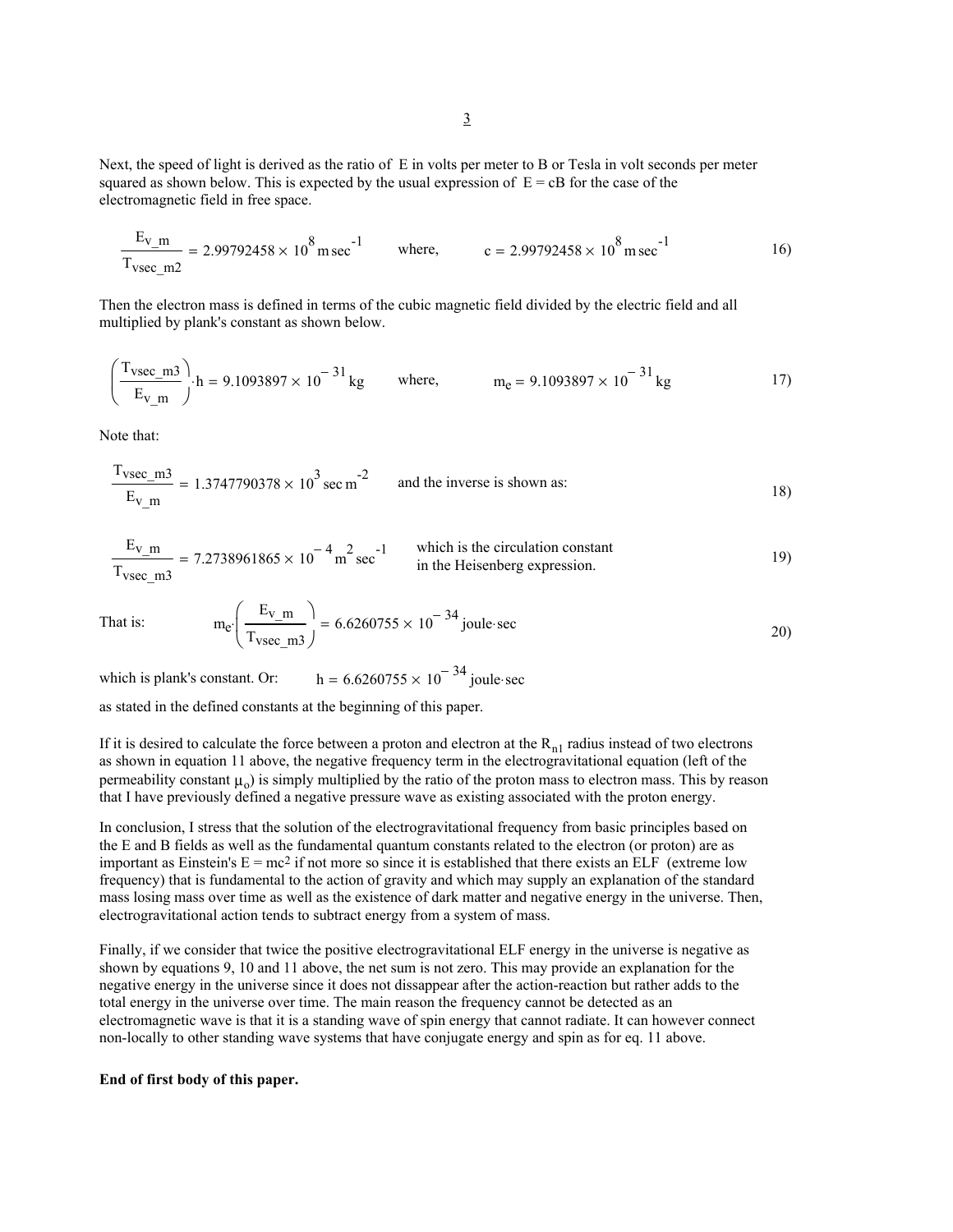24)

The fundamental quantum physics constant called the "quantum of circulation"**2** is given below as:

$$
Cir_Q := \frac{h}{m_e}
$$
 where,  $Cir_Q = 7.2738961865 \times 10^{-4} \text{ m}^2 \text{ sec}^{-1}$  21)

This is a fundamental constant parameter of Heisenberg's uncertainty expressions wherein the uncertainty of momentum times the uncertainty of position is equal to Plank's constant, h. Further, the uncertainty in energy times the uncertainty in time is also equal to h. In both expressions, the velocity times position and the square of velocity times time are both equal to the quantum of circulation. This analysis uses the Compton values related to the electron as the example but is germain to matter in general.

The purpose of the below analysis is firstly to present a steady state solution for time related to the fine structure constant in meter2 per second2 derived from the quantum of circulation. Secondly, to derive a changing time or time interval that is related to parameters in the least quantum of circulation that are changing with respect to time. Thus two distinct frequencies will be derived that apply firstly to the steady state field and then to the dynamic field that will yield the special case of the alpha constant in (meter/second) squared units.

For the steady-state magnetic field condition related to the solution for a frequency that will yield the special case of alpha in (meter/second) squared:

$$
t_{LM} := f_{LM}^{-1}
$$
  $t_{LM} = -0.0996785561$  sec

$$
\frac{V_e \lambda_e^{-1}}{V_e t_e \lambda_e^{-3}} = 7.2738961865 \times 10^{-4} \text{ m}^2 \text{ sec}^{-1}
$$
 Least quantum of circulation  
23)

$$
\frac{E_{v\_m}}{V_e \cdot t_e \cdot \lambda_e^{-3} \cdot t_{LM}} = 7.29735308i \times 10^{-3} \, \text{m}^2 \, \text{sec}^{-2} \qquad \qquad \alpha_{\text{new}} = 7.29735308i \times 10^{-3} \, \text{m}^2 \, \text{sec}^{-2}
$$

 $\frac{h}{25}$ . f<sub>IM</sub> = 7.29735308i × 10<sup>-3</sup> m<sup>2</sup> sec<sup>-2</sup> 25) me where also,  $\frac{h}{m}$  · f<sub>LM</sub> = 7.29735308i × 10<sup>-3</sup> m<sup>2</sup> sec<sup>-2</sup>

Therefore, it is verified by the above that the **steady state** condition for the magnetic field related to the least quantum of circulation constant is arrived at by use of the previously solved for electrogravitational spin frequency, which is  $f_{LM}$ .

To solve for the time necessary for the **dynamic** magnetic field (changing as a function of time) which will also yield  $\alpha_{\text{new}}$  in (meter/second) squared units, we utilize the Mathcad symbolic engine to solve for a time t<sub>x</sub> in a derivative with respect to time of the quantum circulation that will also yield the necessary time that will yield the new value of  $\alpha_{\text{new}}$  in (meter/second)<sup>2</sup> units.

First the following equality is stated:

$$
\frac{d}{dt_x} \frac{V_e \lambda_e^{-1}}{V_e \cdot t_x \cdot \lambda_e^{-3}} = \frac{h}{m_e} \cdot f_{LM}
$$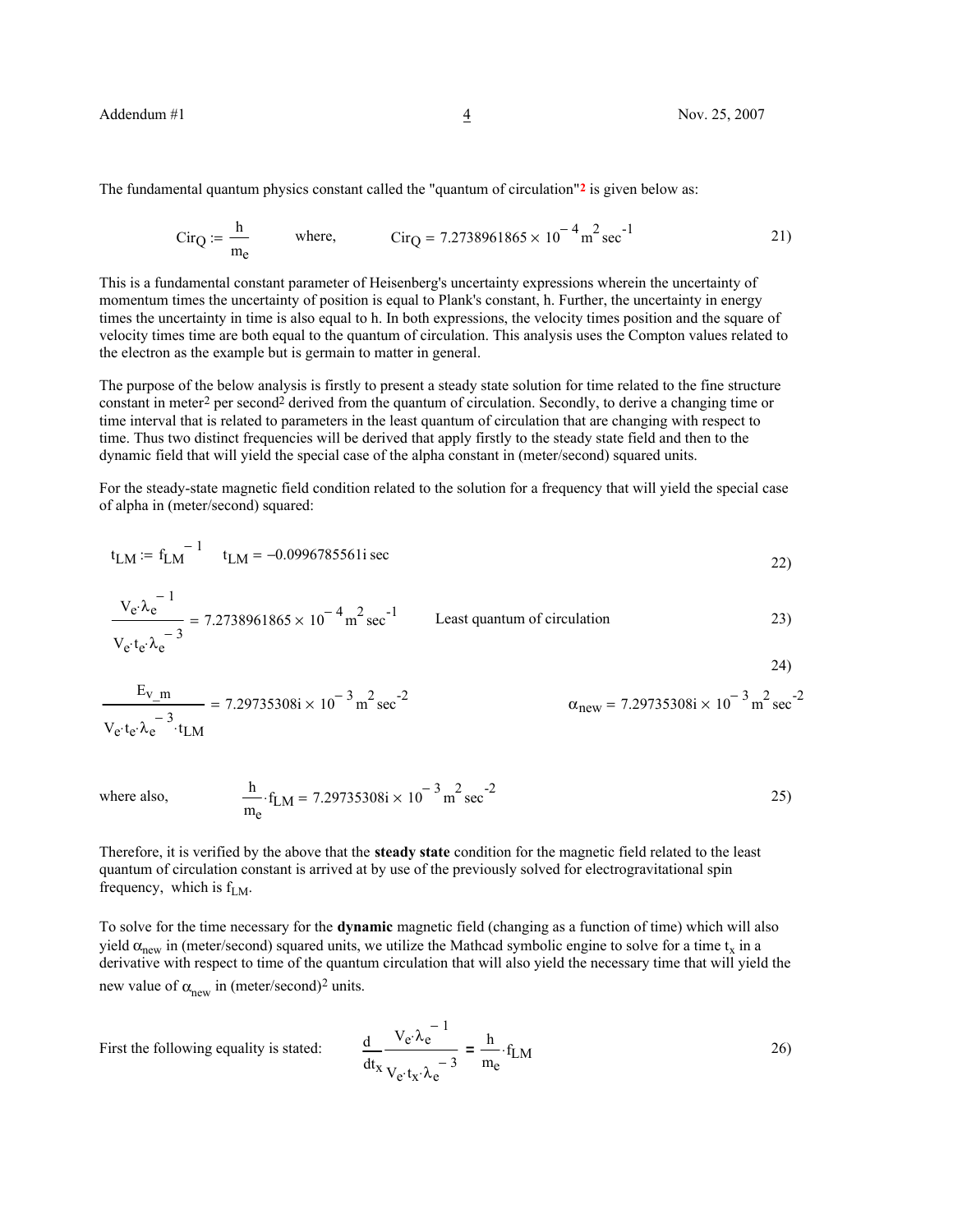Next, we solve for an expression that will allow for  $t_x$  to be used in a derivative that will yield the new alpha. Therefore,  $t_x$  has solution(s)

$$
\left[\frac{-1}{\left(\mathbf{h} \cdot \mathbf{f}_{LM}\right)} \cdot \sqrt{-\mathbf{h} \cdot \mathbf{f}_{LM} \cdot \lambda_e^2 \cdot \mathbf{m}_e} \right]
$$
\nWe see that  $t_x$  has negative and positive solutions.  
\n
$$
\left[\frac{1}{\left(\mathbf{h} \cdot \mathbf{f}_{LM}\right)} \cdot \sqrt{-\mathbf{h} \cdot \mathbf{f}_{LM} \cdot \lambda_e^2 \cdot \mathbf{m}_e}\right]
$$

Further, we see that the solutions are also in the imaginary plane as shown by the included imaginary operator i.

$$
t_{xneg} := \frac{-1}{(h \cdot f_{LM})} \cdot \sqrt{-h \cdot f_{LM} \cdot \lambda_e^2 \cdot m_e}
$$
  

$$
t_{xneg} = 2.0083930866 \times 10^{-11} + 2.0083930866 \times 10^{-11} \text{ sec}
$$
 28)

$$
f_{\text{xpos}} := \frac{1}{t_{\text{xneg}}} \qquad f_{\text{xpos}} = 2.4895524852 \times 10^{10} - 2.4895524852 \text{i} \times 10^{10} \text{ Hz arg}(f_{\text{xpos}}) = -45 \text{ deg} \qquad 29)
$$

$$
t_{\text{xpos}} := \frac{1}{\left(h \cdot f_{\text{LM}}\right)} \cdot \sqrt{-h \cdot f_{\text{LM}} \cdot \lambda_e^2 \cdot m_e}
$$
\n
$$
t_{\text{xpos}} = -2.0083930866 \times 10^{-11} - 2.0083930866i \times 10^{-11} \text{ sec}
$$
\n
$$
30)
$$

$$
f_{\text{Xneg}} := \frac{1}{t_{\text{Xpos}}} \qquad f_{\text{Xneg}} = -2.4895524852 \times 10^{10} + 2.4895524852 \text{i} \times 10^{10} \text{ Hz arg}(f_{\text{Xneg}}) = 135 \text{ deg} \qquad 31)
$$

Finally, we see that both solutions arrive at the new alpha form as shown below.

$$
\frac{d}{dt_{\text{Xneg}}} \frac{V_e \lambda_e^{-1}}{V_e \cdot t_{\text{Xneg}} \lambda_e^{-3}} = 6.7066086521 \times 10^{-18} + 7.29735308i \times 10^{-3} \text{ m}^2 \text{ sec}^{-2}
$$
 32)

Where, 
$$
\alpha_{\text{new}} = 7.29735308i \times 10^{-3} \text{ m}^2 \text{ sec}^{-2}
$$

$$
\frac{d}{dt_{\text{Xpos}}} \frac{V_e \lambda_e^{-1}}{V_e \cdot t_{\text{Xpos}} \cdot \lambda_e^{-3}} = 6.7066086521 \times 10^{-18} + 7.29735308i \times 10^{-3} \text{ m}^2 \text{ sec}^{-2}
$$
 33)

Next, the quantum of circulation is solved in terms of a derivative with respect to the Compton wavelength of the electron related to ts rest mass::

$$
\left(\frac{d}{d\lambda_e} \frac{V_e \cdot \lambda_e^{-1}}{V_e \cdot t_e \cdot \lambda_e^{-4}}\right) \cdot \frac{1}{3} = 7.2738961865 \times 10^{-4} \text{ m}^2 \text{ sec}^{-1}
$$
\n(States the case for changing distance that will yield the least quantum of circulation. Note the fractional multiplier of 1/3 which fractional nulltplier of 1/3 which may be linked to why quarks have fractional charges equal to 1/3.)\n(34)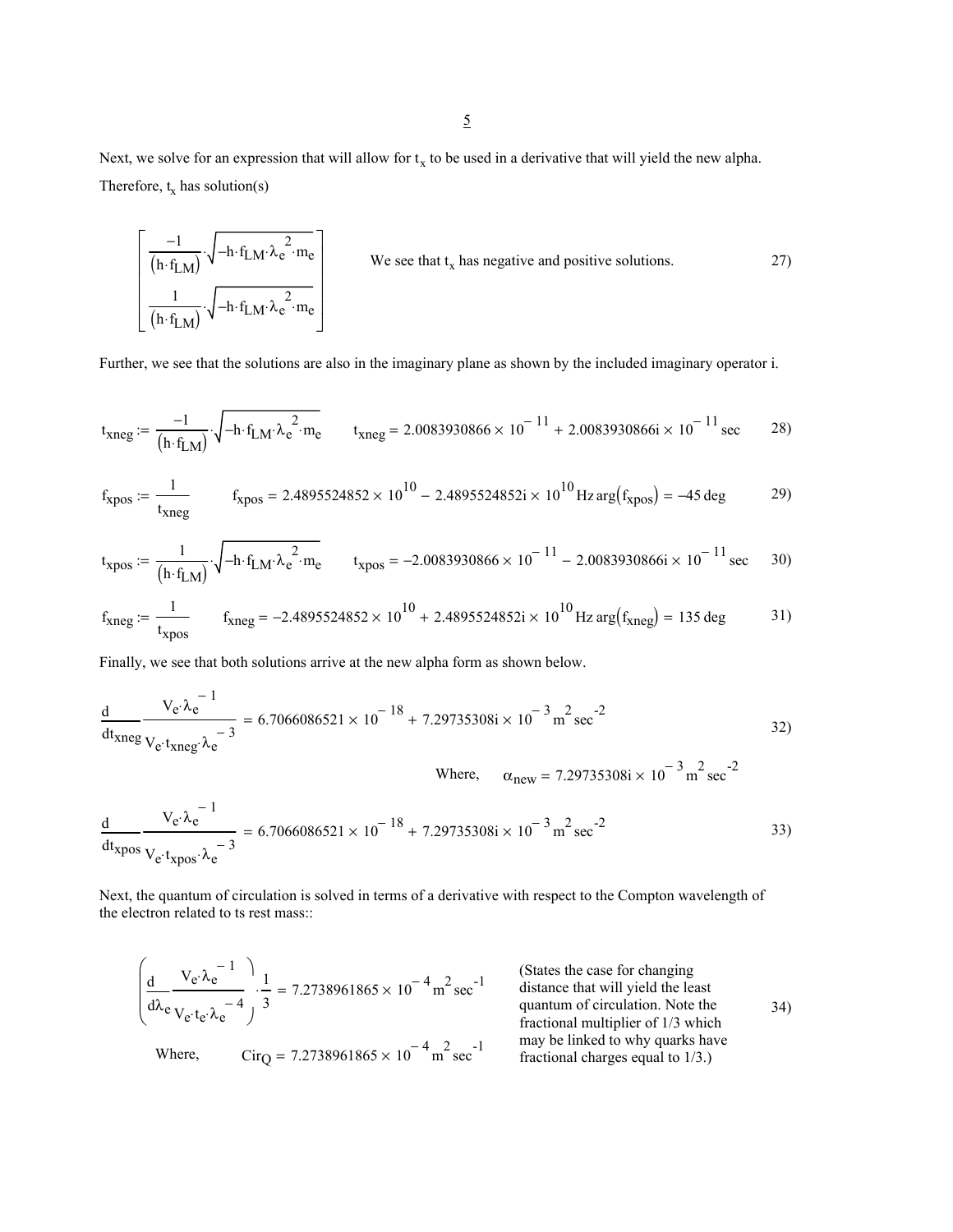Then also changing with respect to time  $t_x$  as well as  $\lambda_e$ , we arrive at the total expression:

$$
\frac{d}{dt_{\text{xpos}}} \left[ \frac{d}{d\lambda_e} \frac{V_e \lambda_e^{-1}}{V_e(t_{\text{xpos}}) \lambda_e^{-4}} \right] \frac{1}{3} = 1.9608514919 \times 10^{-15} + 7.29735308i \times 10^{-3} \text{ m}^2 \text{ sec}^{-2}
$$
 35)

$$
\text{Where,} \qquad \alpha_{\text{new}} = 7.29735308i \times 10^{-3} \text{ m}^2 \text{ sec}^{-2}
$$
\n
$$
\frac{d}{dt_{\text{xneg}}} \left[ \frac{d}{d\lambda_e} \frac{V_e \lambda_e^{-1}}{V_e \cdot (t_{\text{xneg}}) \cdot \lambda_e^{-4}} \right] \cdot \frac{1}{3} = 1.9608514919 \times 10^{-15} + 7.29735308i \times 10^{-3} \text{ m}^2 \text{ sec}^{-2}
$$
\n
$$
36)
$$

It turns out that  $f_{xpos}$  and  $f_{xneg}$  are related to a very important frequency that was presented by my previous work "A\_frequency4.pdf", **1** equations 14 & 15 results, which are shown below:

eq. 14:. 
$$
A'_t := (9.5235895041 \cdot 10^{13} \cdot Hz)^{-1}
$$
 eq. 15:  $t'_{\text{FQK}} := (9.5235895242 \cdot 10^{13} \cdot Hz)^{-1}$  37)

The above frequencies were derived from the universal electrogravitational vector magnetic potential as well as the electrogravitational force constant presented in the paper, "A\_frequency4.pdf ". As such, they are fundamental frequencies common to not only the electrogravitational force but all of the other known forces.

Let 
$$
\alpha_{\text{ classic}}
$$
 be stated as:  $\alpha_{\text{classic}} := 7.297353080 \cdot 10^{-03}$  (No units.)

Where then:

$$
\frac{\alpha_{\text{classic}}}{A_{\text{T}}^2 2 \cdot \pi^2} = 3.5207589066 \times 10^{10} \,\text{Hz}
$$

There is a direct geometric correlation in the above result to  $f_{xpos}$  and  $f_{xneg}$  above.

Where: 
$$
|f_{xpos}| = 3.5207588889 \times 10^{10} \text{ Hz}
$$
 and  $|f_{xneg}| = 3.5207588889 \times 10^{10} \text{ Hz}$  39)

If we divide the absolute value of the 'dynamic' or frequency change represented by  $f_{xpos}$  or  $f_{xneg}$  into the speed of light, we will arrive at a very important wavelength.

$$
\lambda_{LMneg} := \frac{c}{|f_{xpos}|} \qquad \lambda_{LMneg} = 8.5149954162 \times 10^{-3} \text{ m}
$$
Both results are the  
electrogravitational wavelength  
absolute values.

$$
\lambda_{\text{LMpos}} := \frac{c}{|f_{\text{Xneg}}|} \qquad \lambda_{\text{LMpos}} = 8.5149954162 \times 10^{-3} \text{ m} \tag{41}
$$

The above wavelengths are related to the absolute electrogravitational frequency  $f_{LM}$  as:

$$
f_{\text{LMneg}} := \left| \sqrt{\alpha_{\text{new}}} \right| \cdot \lambda_{\text{LMpos}}^{-1} \qquad f_{\text{LMneg}} = 10.0322480455 \text{ Hz} \tag{42}
$$

$$
f_{LMpos} := \left| \sqrt{\alpha_{new}} \right| \cdot \lambda_{LMneg}^{-1} \qquad f_{LMpos} = 10.0322480455 \text{ Hz}
$$